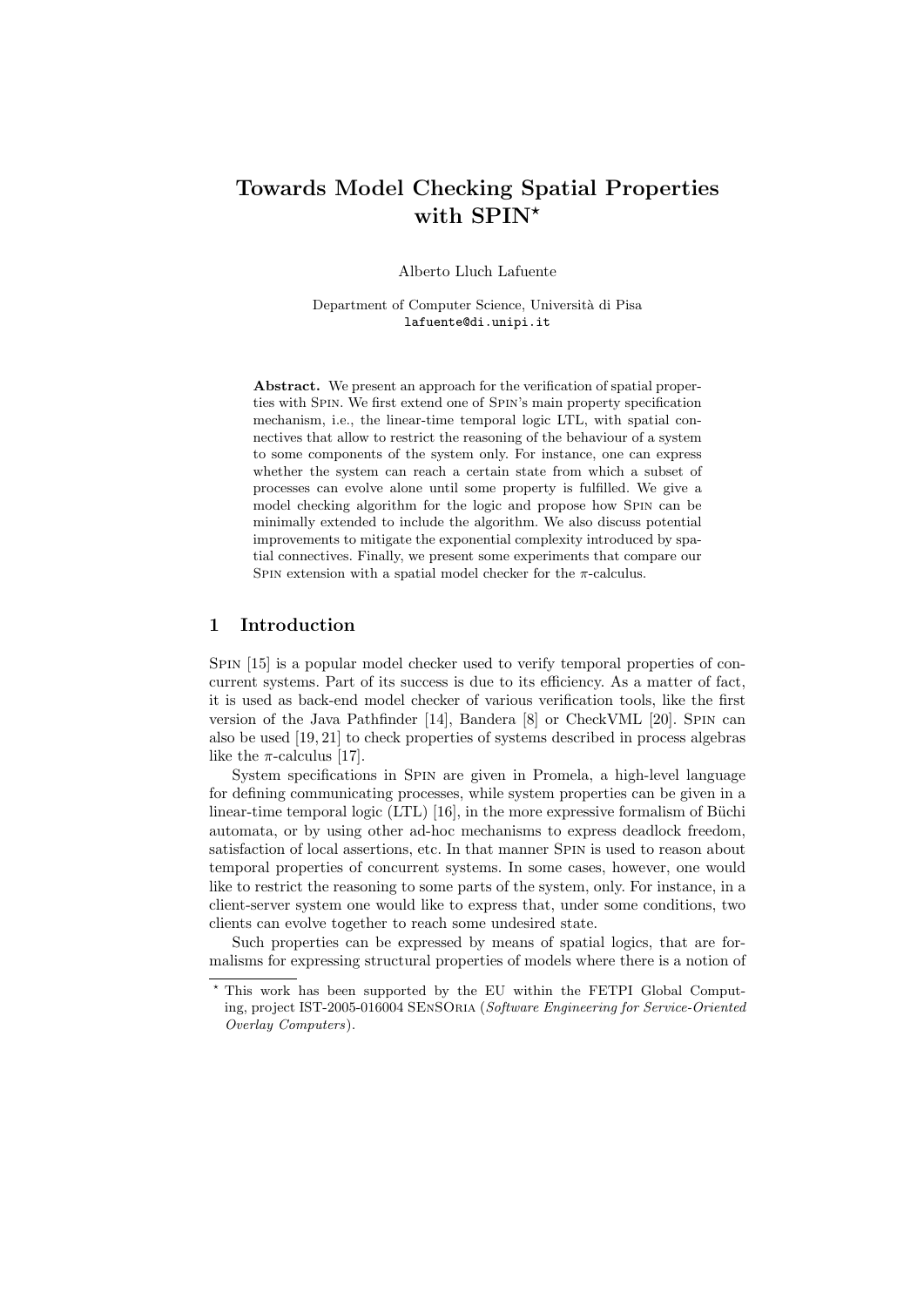composition. Besides the usual boolean connectors, spatial logics include ingredients like the connective 0 to represent an empty model or the spatial decomposition | which allows to write formulae  $\phi_1|\phi_2$  that are satisfied by models that can be decomposed into two parallel submodels satisfying  $\phi_1$  and  $\phi_2$ , respectively.

There are several approaches to the verification of spatial properties, on logics either for concurrent software system specifications given in process calculi like the  $\pi$ -calculus [2–4] or the ambient calculus [7], or data structures such as heaps [18], trees [6] and graphs [5, 12]. Each such approach proposes a logic that combines spatial connectives with ingredients to reason about model specific aspects.

Our goal is to extend the capabilities of Spin in order to make it able to check spatial properties. We believe that this would be interesting both for system specifications given directly in Promela or in other formalisms used by tools (e.g. the ones cited above) that rely on Spin for the verification. In most cases, structural aspects are a relevant issue that is wort specifying and verifying.

We achieve this by extending LTL with spatial connectives, much in the line of  $[4]$  which proposes a spatial version of a first-order  $\mu$ -calculus to reason about spatial, temporal and name properties of  $\pi$ -calculus specifications. In contrast with [4] and the rest of the spatial logics cited above, we do not introduce the usual void and composition operators. Instead, we introduce second-order process variables that can be instantiated, compared or used to restrict the behavior that a formula refers to. Thus,  $\exists X.\phi$  expresses that  $\phi$  holds for some subset X of the set of system processes,  $[\phi]^X$  expresses that  $\phi$  holds for runs restricted to transitions involving processes in set X, and formula  $\psi_1 \subseteq \psi_2$  expresses that process expression  $\psi_1$  is contained in process expression  $\psi_2$ , where process expressions combine the empty set, singletons formed by process identities, set union and complementation and process set variables.

Our flavour of spatial connectives is more expressive than the usual one. Indeed, the choice of a second-order quantifier has been inspired by the fact that the fixpoint-free fragment of the spatial logic of [5] is capture by Courcelle's monadic second-order logic for graphs [9]. In our case, the usual spatial composition  $\phi_1 | \phi_2$  can be seen as an abbreviation of  $\exists X, Y. \overline{X \cup Y} \subseteq \emptyset \wedge [\phi_1]^X \wedge [\phi_2]^Y$ , where  $\lbrack \phi \rbrack^X$  is the *strict* restriction (c.f. Section 2.3) of  $\phi$  under X. It is worth noticing that the use of process quantification and restriction is strictly more expressive than the use of decomposition since the latter does not allow to reason about the whole system inside a decomposition. For instance, recalling the property of a client-server system suggested above we could not extend it to express whether in the undesired situation the server can always evolve to correct the situation. As a more concrete example, consider that one cannot express with the use of the decomposition operator that there is a set of processes  $X$  that lead the system to a state where there is another set of processes  $Y$  that satisfy a formula  $\phi$ . A property that is expressed in our logic by  $\exists X. [\Diamond \exists Y. [\phi]^Y]^X$ . We shall see that this is possible because existential quantification is not affected by restriction. In the formula above, for instance, ∃Y quantifies over the whole set of processes of the system and not over  $X$ .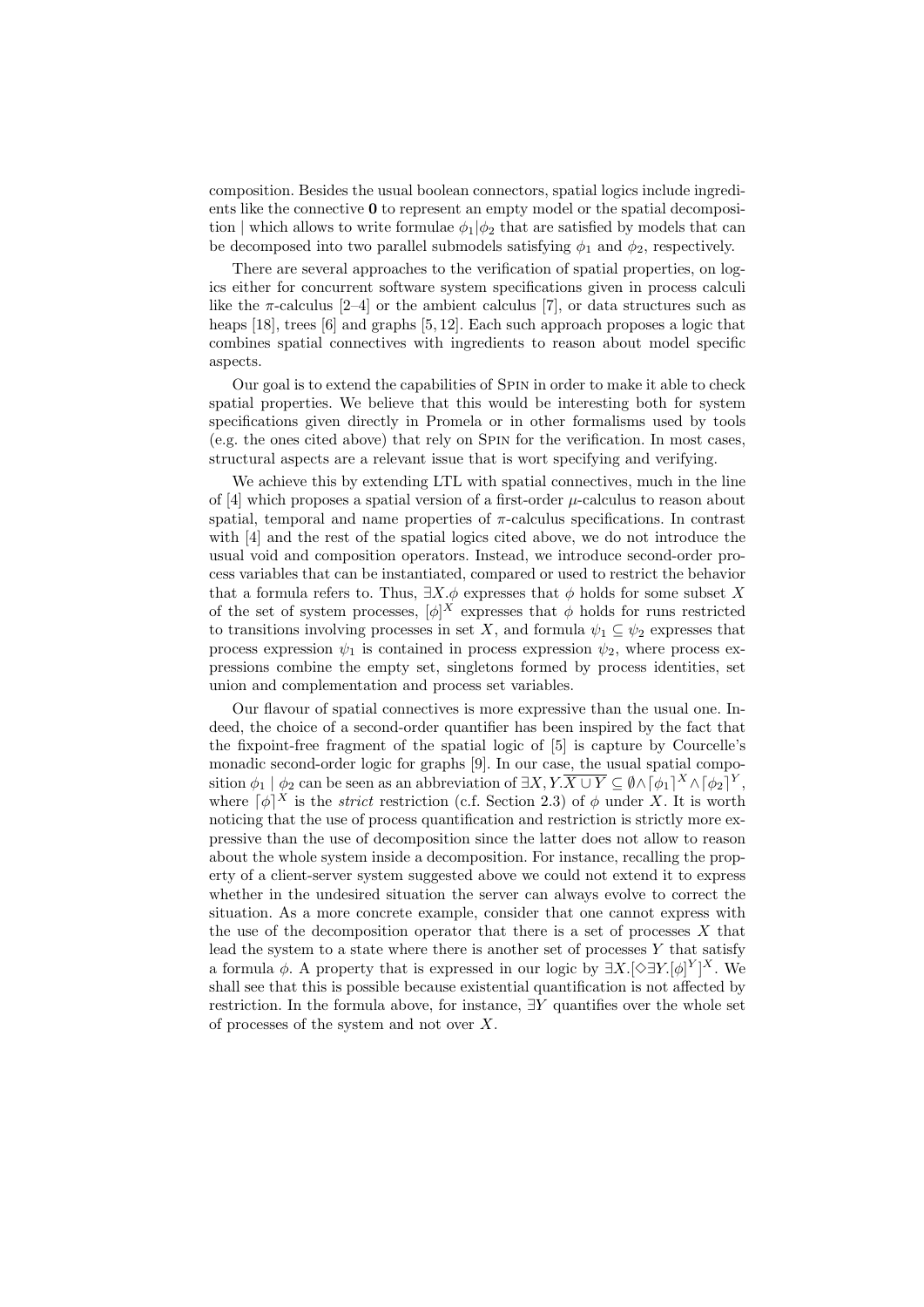After giving the syntax and semantics of the spatial logic, we sketch a basic model checking algorithm and discuss its integration in Spin. The algorithm is very simple and mainly relies on Spin's algorithm for LTL model checking. Indeed, we show that verification of the logic can be reduced to checking a certain set of LTL formulae. The extension of Spin is minimal since it mainly requires to add the capability of starting the search from a given state and restrict the set of active processes.

Next we face the complexity of the logic, which is strongly influenced by second-order quantification. Indeed, in order to check  $\exists X.\phi$  we need to consider all subsets of the set  $P$  of processes of the system, which number is exponential in the size of  $P$ . This is a severe drawback on the performance of spatial model checkers. Analyzing all the possible subsets is, however, not always necessary. For instance, a typical property that is used by spatial model checkers is  $\neg \text{void } \land \neg (\neg \text{void } | \neg \text{void})$ , abbreviated with 1, which expresses that a system has only one component. A property that can be clearly checked in constant time. Take now a formula  $1/\phi$ , which expresses that a process can be removed such that the remaining system will satisfy  $\phi$ . Clearly, only a linear number of decompositions have to be checked. While this cases can be dealt by introducing explicit ingredients in the logic, the general problem remains open.

However, we argue that there is space for efficient algorithms. Consider a formula  $\exists X.\phi$ . Suppose we find that the system restricted to a set P of processes satisfies  $\phi$ . We know that under some conditions the system restricted to P simulates the system restricted to  $Q \subseteq P$ . For some formulae  $\phi$  we can conclude that  $\phi$  is also satisfied by the system restricted to Q without actually performing the verification. We shall see how to generalize some of these reasonings.

This paper is structured as follows. Section 2 presents the spatial logic for Spin. Section 3 proposes a model checking algorithm and discusses methods to reduce the verification effort. Section 4 presents comparative empirical results with a spatial logic model checker. A last section concludes the paper and outlines future work.

## 2 Spatial Logic for Spin

This section defines the syntax and semantics of our logic, which is interpreted over a suitable formalism. We also give some example properties of a well-known problem, namely Dijkstra's dining philosophers problem.

## 2.1 Computational model

We introduce a variant of labeled transition systems as a a suitable representation of the state space of Promela models over which our logic will be defined. We first recall the usual notion of (state) labeled transition systems

Definition 1 (labeled transition system). A labeled transition system M is a tuple  $\langle s_0, S, \to, L, AP \rangle$ , where S is a set of states,  $s_0 \in S$  is the initial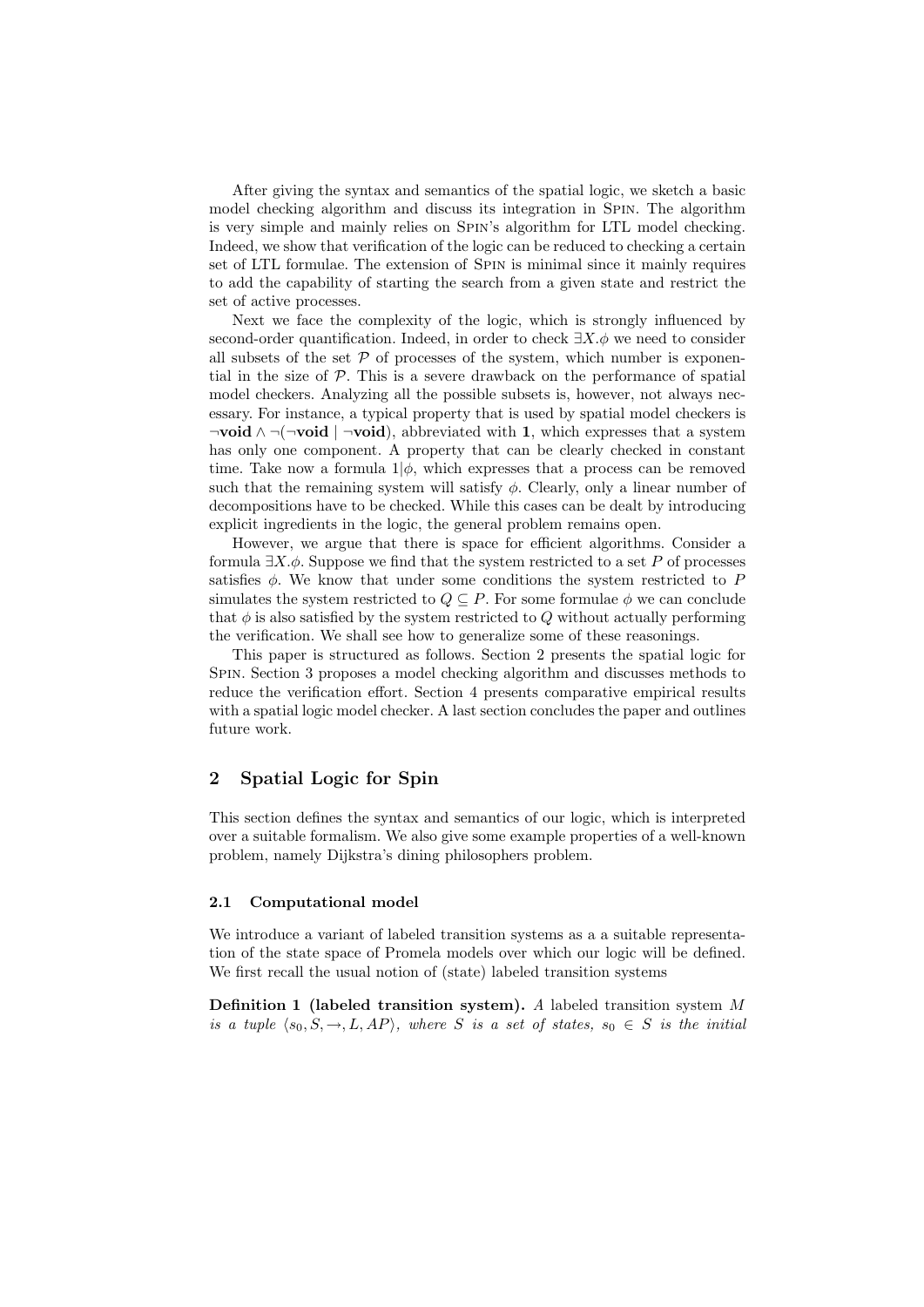state,  $\rightarrow \subseteq S \times S$  is a transition relation and  $L : S \rightarrow 2^{AP}$  is a labeling function mapping states into subsets of AP, a set of atomic predicates representing the observations on states.

Our notion of labeled transition considers that the system is composed by a set  $P$  of processes.

Definition 2 (composed labeled transition system). A composed labeled transition system M is a tuple  $\langle s_0, S, \to, L, AP, P \rangle$ , such that  $\langle s_0, S, \to, L, AP \rangle$ is labeled transition system and  $P$  is a finite set of processes that partitions the transition relation, i.e.,  $\rightarrow = \bigcup_{p \in \mathcal{P}} \rightarrow_p$ 

Composed labeled transition systems roughly approximate Promela models without dynamic process creation where processes concurrently execute in an interleaving manner communicating via asynchronous operations<sup>1</sup>. In the rest of the paper we shall use the term labeled transition systems or just systems to refer to composed labeled transition systems.

A run of a system M at state  $s_0$ , denoted  $M$ ,  $s_0$  is an infinite sequence  $s_0 \to s_1 \to \ldots$  The set of all runs of M starting at s is denoted by  $\rho(M, s)$ . For a run  $r = s_0 \rightarrow s_1 \rightarrow \dots s_i \rightarrow s_{i+1} \rightarrow \dots$ , the suffix run of r starting at  $s_i$  is  $r^i = s_i \rightarrow s_{i+1} \rightarrow \ldots$ , while the *i*-th state of such a run *r* is denoted by  $s_i^r$ .

Given a system M we define  $M_P$  as M restricted to its subprocesses  $P \subseteq \mathcal{P}$ , i.e.,  $M_P = \langle s_0, S, \rightarrow_P, L, AP, P \rangle$ . The runs of  $M_P$  are the runs of M restricted to P. A run r restricted to a set of processes  $P$  is denoted by  $r_P$  and is defined as the maximal prefix of r such that every transition  $s \to s'$  belongs to some process in P, i.e.,  $s \to s' \in \to_{P} \to_{P}$ , where  $\to_{P}$  abbreviates  $\bigcup_{p \in P} \to_{p}$ . If no transition of r belongs to a process outside P then  $r_P$  is exactly r. Otherwise  $r_P$  is like  $r$  until the first the transition belonging to a process outside  $P$  is encountered. Then the rest of  $r_P$  is padded with a special (deadlock) state. More generally we assume that this padding is applied to all finite runs. Note that restriction has precedence over the suffix operator, i.e.,  $r_p^i$  denotes  $(r_P)^i$ .

## 2.2 Logic syntax

Once we have a minimal formalism for a Promela model, we present the syntax of the spatial logic, where we assume a given system  $M = \langle s_0, S, \to, L, AP, P \rangle$ .

**Definition 3 (logic syntax).** Let V be a set of process variables. The syntax of our spatial logic is given by the following grammar:

| $\phi ::= T \mid \neg \phi \mid \phi \vee \phi \mid a$                          | <i>(boolean connectives)</i>  |
|---------------------------------------------------------------------------------|-------------------------------|
| $\circ \phi$   $\phi \mathbf{U} \phi$                                           | <i>(temporal connectives)</i> |
| $\psi \subseteq \psi \mid \exists X.\phi \mid [\phi]^{X}$                       | $(spatial\ connectives)$      |
| $\psi ::= \emptyset \mid \{p\} \mid X \mid \psi \cup \psi \mid \overline{\psi}$ | (set~expressions)             |
|                                                                                 |                               |

where  $a \in AP$ ,  $p \in \mathcal{P}$  and  $X \in V$ .

<sup>&</sup>lt;sup>1</sup> In Promela terminology, this mainly means that the run statement and synchronous channels are not allowed.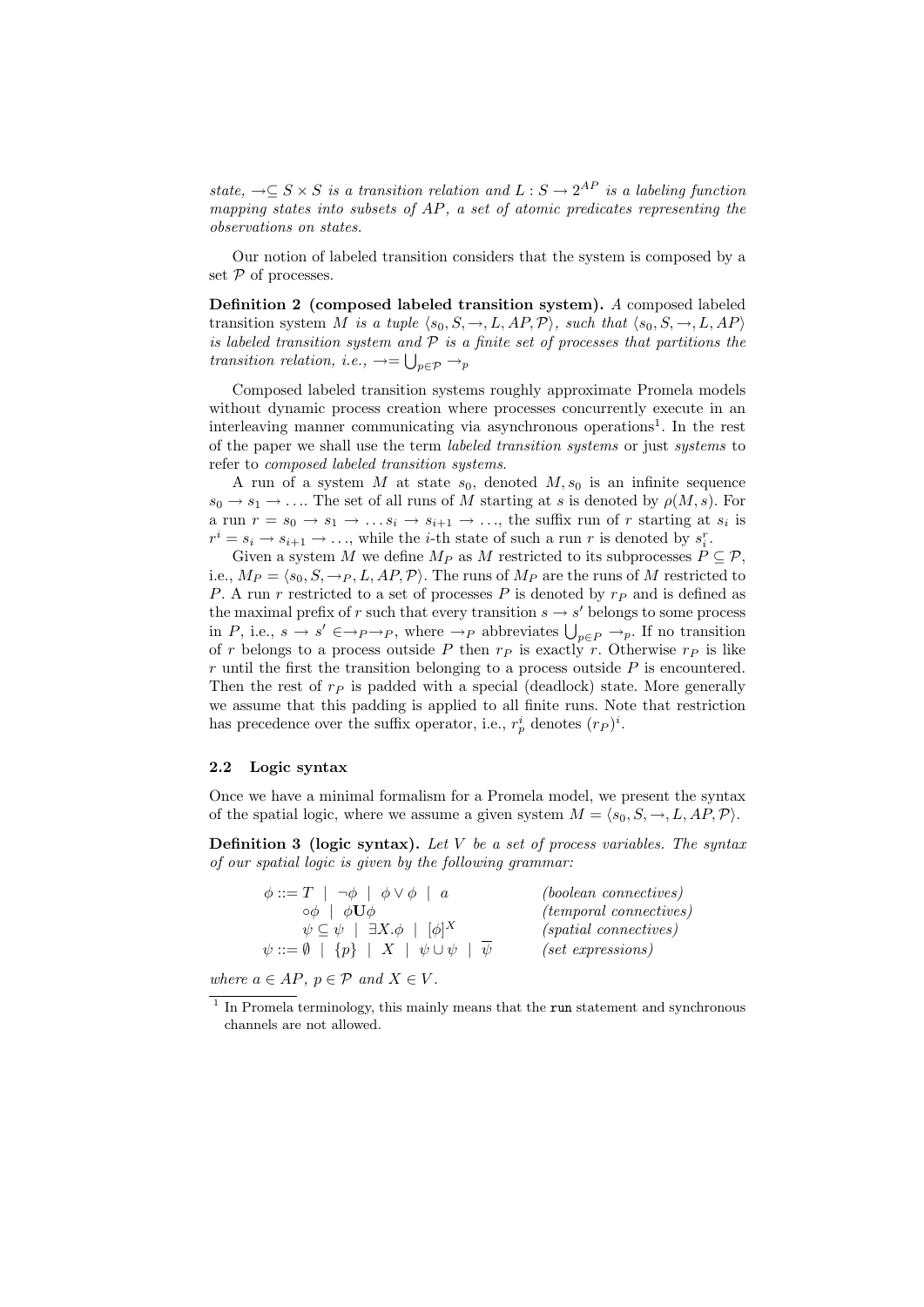In the definition above V is assumed to contain a special variable  $\mathcal X$  that will be used to record the set of process under which the system is restricted. We shall describe all ingredients in detail after the definition of the semantics of the logic. Here, we just advance the intuitive meaning of the spatial connectives and the set expressions. The rest of the ingredients constitute the well-known linear temporal logic LTL [16], which we present here in a minimal manner by means of the *next-time* unary operator  $\circ$  and the *until* binary operator **U**. Other typical operators can be derived from these, as we will recall in a next section.

Set connectives are nothing but the empty set, a singleton formed by the identity of a process, a set variable, set union and complementation, where the complement is with respect to  $P$ . Set inclusion is thus trivially interpreted.

The second-order existential process quantifier bounds  $X$  with a set of process which we shall see is a subset of the processes of the system. Then, a formula  $[\phi]^X$  is valid if  $\phi$  holds for the system restricted to processes in X. However,  $\phi$ might contain further restriction operators which can change the set of process that restrict the system. In this way, we can reason about the behaviour of subcomponents of a system without loosing the capacity to refer to the behaviour of the whole system.

Before giving the formal semantics, we define the sets  $fn(\phi)$  and  $fn(\psi)$  of free variables of a formula  $\phi$  and a set expression  $\psi$ . This are defined as expected.

**Definition 4 (free variables).** Given a formula  $\phi$ , the set fn( $\phi$ ) of free variables of  $\phi$  is defined by:

$$
fn(T) = \emptyset
$$
  
\n
$$
fn(\neg \phi) = fn(\phi)
$$
  
\n
$$
fn(\phi_1 \lor \phi_2) = fn(\phi_1) \cup fn(\phi_2)
$$
  
\n
$$
fn(a) = \emptyset
$$
  
\n
$$
fn(\phi_1 \cup \phi_2) = fn(\phi)
$$
  
\n
$$
fn(\phi_1 \cup \phi_2) = fn(\phi_1) \cup fn(\phi_2)
$$
  
\n
$$
fn(\psi_1 \subseteq \psi_2) = fn(\psi_1) \cup fn(\psi_2)
$$
  
\n
$$
fn(\exists X.\phi) = fn(\phi) \setminus \{X\}
$$
  
\n
$$
fn([\phi]^{X}) = fn(\phi) \cup \{X\}
$$

Similarly, given a set expression  $\psi$ , the set fn( $\psi$ ) of free variables of  $\psi$  is defined by:

$$
fn(\emptyset) = \emptyset
$$
  
\n
$$
fn({p}) = \emptyset
$$
  
\n
$$
fn(X) = {X}
$$
  
\n
$$
fn(\psi_1 \cup \psi_2) = fn(\psi_1) \cup fn(\psi_2)
$$
  
\n
$$
fn(\overline{\psi}) = fn(\psi)
$$

Obviously, the definition above assumes the usual safe renaming of variables such that variable names are not reused. We will consider closed formulae only, i.e., formulae where every process variable is bound by a quantifier, or in other words, formulae  $\phi$  such that  $f_n(\phi) = \emptyset$ . The notion of free names is crucial to define the equivalence axioms that we shall see in a next section.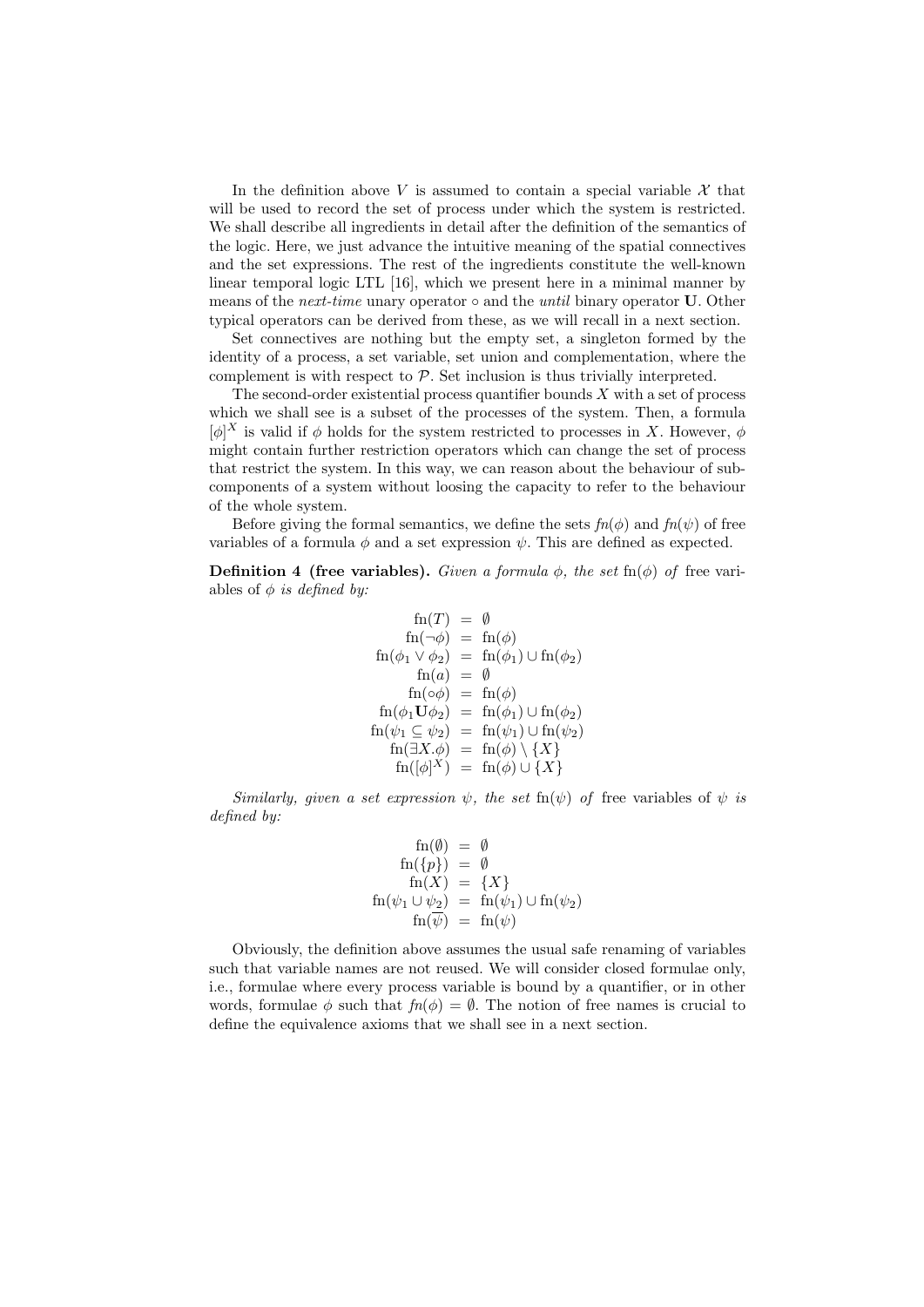#### 2.3 Semantics

The semantics of our logic is interpreted over labeled transition systems.

**Definition 5 (logic semantics).** Let  $M = \langle s_0, S, \to, L, AP, P \rangle$  be a transition system,  $\phi$ ,  $\phi_1$ ,  $\phi_2$  be formulae,  $\psi$ ,  $\psi_1$ ,  $\psi_2$  be set expressions,  $X \in V$  be a secondorder process variable,  $\sigma : V \to 2^{\mathcal{P}}$  be a mapping of process variables into sets of processes,  $s \in S$  and r be a run of M. The semantics of our logic is given by the following satisfaction relation:

| $M, r \models_{\sigma} T$                                                                                                                             | $\Leftrightarrow$ true                                                                                                                                                                           |
|-------------------------------------------------------------------------------------------------------------------------------------------------------|--------------------------------------------------------------------------------------------------------------------------------------------------------------------------------------------------|
| $M, r \models_{\sigma} \neg \phi \qquad \Leftrightarrow M, r \not\models_{\sigma} \phi$                                                               |                                                                                                                                                                                                  |
| $M, r \models_{\sigma} \phi_1 \vee \phi_2$                                                                                                            | $\Leftrightarrow M, r \models_{\sigma} \phi_1 \text{ or } M, r \models_{\sigma} \phi_2$                                                                                                          |
| $M, r \models_{\sigma} a$                                                                                                                             | $\Leftrightarrow a \in L(s_0^r)$                                                                                                                                                                 |
| $M, r \models_{\sigma} \circ \phi$                                                                                                                    | $\Leftrightarrow M, r^1 \models_{\sigma} \phi$                                                                                                                                                   |
|                                                                                                                                                       | $M, r \models_{\sigma} \phi_1 \mathbf{U} \phi_2 \quad \Leftrightarrow \exists k \in \mathbb{N}. M, r^k \models_{\sigma} \phi_2 \text{ and } \forall 0 \leq j < k.M, r^j \models_{\sigma} \phi_1$ |
| $M, r \models_{\sigma} \psi_1 \subseteq \psi_2 \Leftrightarrow \llbracket \psi_1 \rrbracket_{\sigma} \subseteq \llbracket \psi_2 \rrbracket_{\sigma}$ |                                                                                                                                                                                                  |
| $M, r \models_{\sigma} \exists X.\phi$                                                                                                                | $\Leftrightarrow \exists P \in 2^{\mathcal{P}}. M, r \models_{\sigma[P/X]} \phi$                                                                                                                 |
| $M,r \models_{\sigma} [\phi]^{X}$                                                                                                                     | $\Leftrightarrow M, s_0^r \models_{\sigma[\sigma(X)/X]} \phi$                                                                                                                                    |
| $M, s \models_{\sigma} \phi$                                                                                                                          | $\Leftrightarrow \forall r \in \rho(M_{\sigma(\mathcal{X})}, s).M, r \models_{\sigma} \phi$                                                                                                      |

where  $\llbracket \psi \rrbracket_{\sigma}$  is inductively defined by

$$
\begin{array}{lll}\n[\![\emptyset]\!]_{\sigma} & = & \emptyset \\
[\![\{p\}]\!]_{\sigma} & = & \{p\} \\
[\![X]\!]_{\sigma} & = & \sigma(X) \\
[\![\psi_1 \cup \psi_2]\!]_{\sigma} & = & \[\![\psi_1]\!]_{\sigma} \cup [\![\psi_2]\!]_{\sigma} \\
[\![\psi]\!]_{\sigma} & = & \mathcal{P} \setminus [\![\psi]\!]_{\sigma}\n\end{array}
$$

Recall that  $\mathcal X$  is assumed to be a distinguished variable of V which we use to identify the set of processes under which the formula is restricted. Obviously, in the initial environment  $\mathcal X$  is mapped to the set  $\mathcal P$  of all processes of the system such that we say that M satisfies  $\phi$ , written  $M \models \phi$  whenever  $M, s_0 \models_{\sigma[\mathcal{P}/\chi]} \phi$ for any  $\sigma$ .

As the last equation of the definition above suggests, a formula  $\phi$  is satisfied by system M at state s if all runs of M restricted to  $\sigma(\mathcal{X})$  starting at  $\phi$  satisfy  $\phi$ . The satisfaction relation for boolean and temporal connectives is the usual one. Recall that  $\circ \phi$  holds for a run r iff  $\phi$  holds in the next state after the first state of r, while  $\phi_1 \mathbf{U} \phi_2$  requires to  $\phi_1$  to hold until some point where  $\phi_2$  holds.

The inclusion of set expressions is defined as expected:  $\psi_1 \subseteq \psi_2$  holds in environment  $\sigma$  whenever the set expression  $\phi$  is included in the set expression  $\phi_2$ , both under the environment  $\sigma$ . A formula  $\exists X.\phi$  is satisfied by a run r in environment  $\sigma$  whenever there is a set of processes  $P \subseteq \mathcal{P}$  for which  $\phi$  holds for r in an environment  $\sigma'$  that is like  $\sigma$  except that variable X is mapped to P. Finally,  $[\phi]^X$  holds for a run r of system M whenever all runs of M restricted to  $\sigma(X)$  starting from the first state of r satisfy  $\phi$  in a new environment where  $\sigma$  is updated to map X to  $\sigma(X)$ .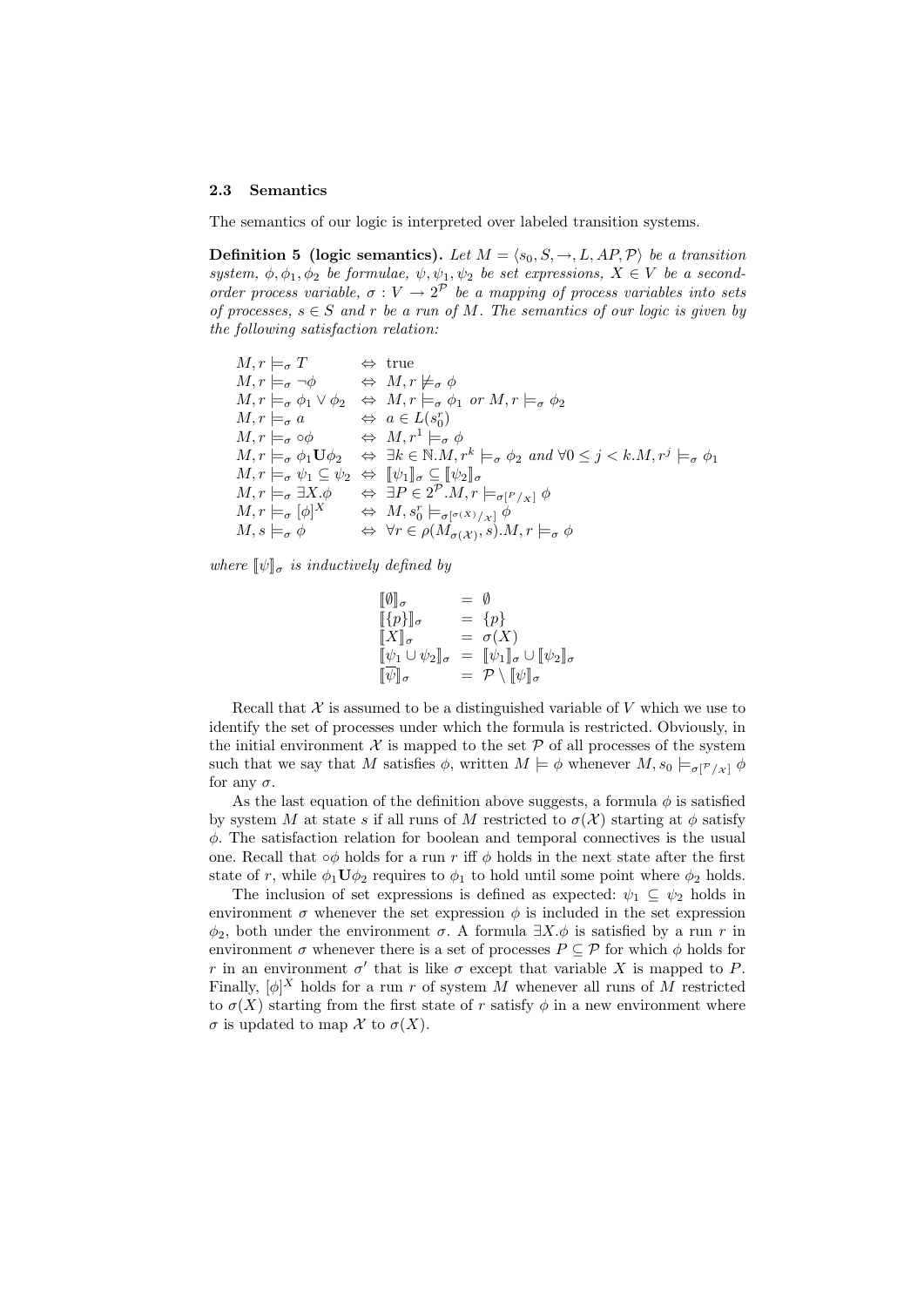In addition to the usual boolean and set abbreviations we enumerate the following ones:

|  | $\Diamond \phi \equiv \neg \Box \phi$                                                            | eventuality            |
|--|--------------------------------------------------------------------------------------------------|------------------------|
|  | $\Box \phi \equiv \neg \Diamond \neg \phi$                                                       | globally               |
|  | $\phi_1 \mathbf{R} \phi_2 \equiv \neg(\neg \phi_1 \mathbf{U} \neg \phi_2)$                       | release                |
|  | $\exists^1 X.\phi \equiv \exists X.\bigvee_{p\in\mathcal{P}} X = \{p\} \wedge \phi$              | first-order quantifier |
|  | $\forall P.\phi \equiv \neg \exists X.\phi$                                                      | universal quantifier   |
|  | $\lceil \phi \rceil^X \equiv \lceil \{\phi\}^X \rceil^X$                                         | strict restriction     |
|  | $\phi_1   \phi_2 \equiv \exists X, Y.X \cup Y = \mathcal{P} \wedge [\phi_1]^X \wedge [\phi_2]^Y$ | composition            |
|  | $\phi_1    \phi_2 \equiv \neg(\neg \phi_1   \neg \phi_2)$                                        | dual composition       |
|  | $0 \equiv \mathcal{X} = \emptyset$                                                               | no process             |
|  | $1 \equiv \neg 0 \wedge (0  0)$                                                                  | unique process         |
|  |                                                                                                  |                        |

Here  $\{\phi\}^X$  is formula  $\phi$  relativized to X.

Definition 6 (relativized formula). formula  $\phi$  relativized to process variable X is defined by

$$
\begin{aligned}\n\{T\}^X &= T \\
\{\neg \phi\}^X &= \neg \{\phi\}^X \\
\{\phi_1 \lor \phi_2\}^X &= \{\phi_1\}^X \lor \{\phi_2\}^X \\
\{a\}^X &= a \\
\{\phi_0\}^X &= \circ \{\phi\}^X \\
\{\phi_1 \Box \phi_2\}^X &= \{\phi_1\}^X \Box \{\phi_2\}^X \\
\{\psi_1 \subseteq \psi_2\}^X &= \psi_1 \subseteq \psi_2 \\
\{\exists Y. \phi\}^X &= \exists Y. Y \subseteq X \land \{\phi\}^X \\
\{\{\phi\}^X\}^X &= \exists Z. Z = Y \cap X \land \{\phi\}^X\n\end{aligned}
$$

Most of the introduced abbreviations are typical in temporal and spatial logics. Regarding temporal abbreviations, we recall that  $\diamond \phi$  is used to express that  $\phi$  will eventually hold,  $\Box \phi$  states that  $\phi$  holds in every reachable state and  $\phi_1 \mathbf{R} \phi_2$  is the dual of the until operator, satisfied when  $\phi_2$  holds forever or until some point where both  $\phi_1$  and  $\phi_2$  hold. The spatial abbreviations can be used to express the number of processes present in the (sub)system or to reason about decompositions of the system. For instance,  $\phi_1 | \phi_2$  holds whenever the processes of a system M can be decomposed into two disjoint sets  $P, Q$  such that  $M_P, M_Q$ respectively satisfy  $\phi_1$ ,  $\phi_2$  under strict restriction. Dually,  $\phi_1 || \phi_2$  holds whenever for all disjoint decompositions P, Q,  $M_P$  satisfies  $\phi_1$  or  $M_Q$  satisfies  $\phi_2$ , both under strict restriction. The strict restriction suggests the way one can force that a quantification that appears under a restriction is limited to the subsets of processes under which the formula is restricted.

## 2.4 Examples

We illustrate the use of our logic with Dijkstra's dining philosophers problem [10]. Recall that it involves a number of philosophers sitting around a table. There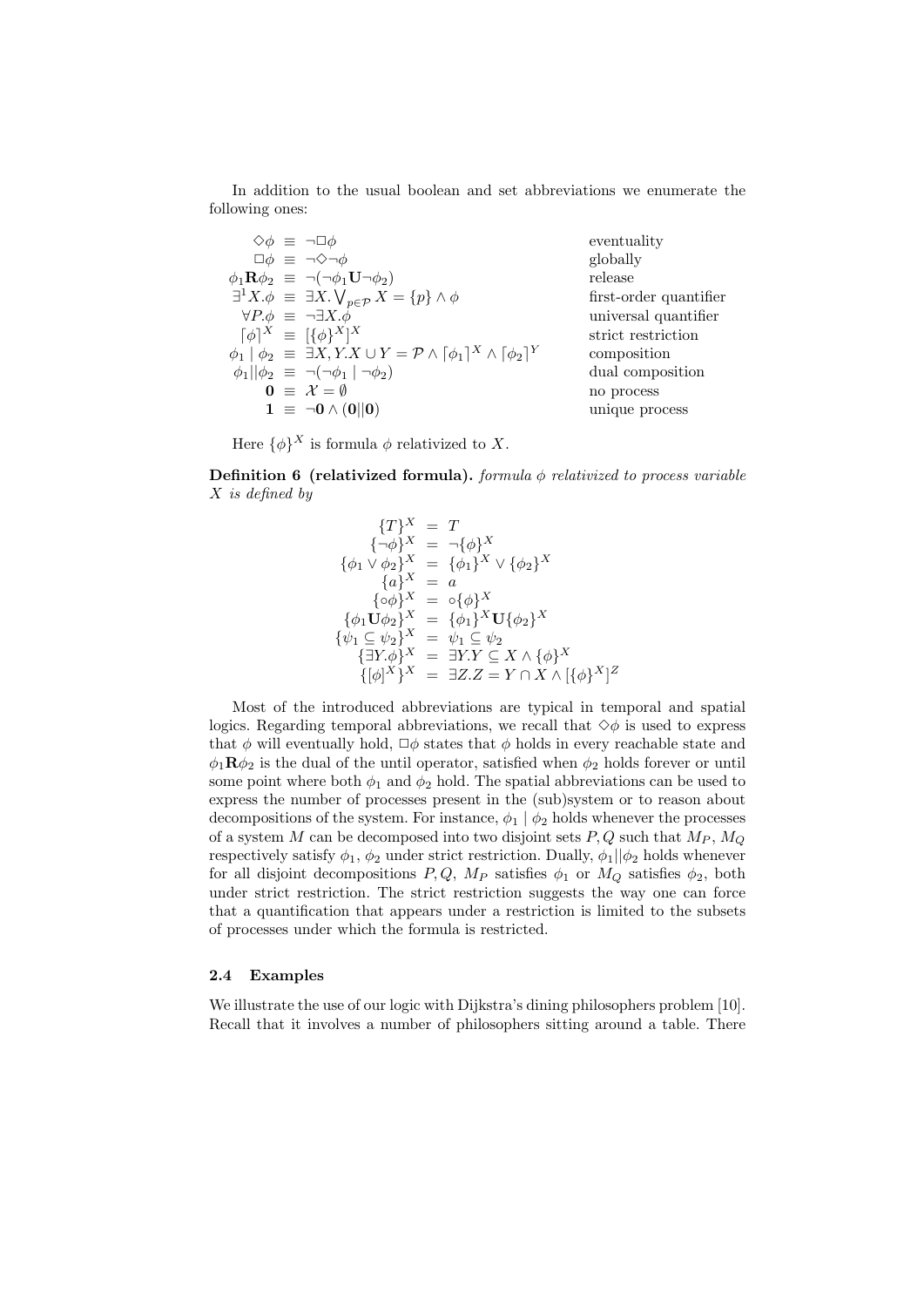is a plate in front of each philosopher and a fork between each pair of adjacent plates. A philosopher needs two forks to eat the spaghetti on his own plate. The problem is to find a protocol that allows the philosophers to use the forks in such a manner that they can all eat.

A strategy where every philosopher takes his left and right fork as a single atomic action is deadlock free but leads to starvation, i.e., philosophers are not guaranteed to eat infinitely often. On the other hand, consider a strategy where every philosopher decides to pick up his left fork and to not release it before a second fork has been acquired. It is clearly not deadlock free. It suffices to let each philosopher to pick up his left fork such that no philosopher will ever get its right fork.

We might refer to the state space of the problem as the system, where processes correspond to philosophers. In the following examples we will mainly make use of the compositional operator even if equivalent formulae written without such abbreviation are indeed simpler and more efficiently checked. The idea is to use a notation easy to understand to readers that are familiar with spatial logics and to explicit the fact that most of them are expressible in the spatial logic of [4], whose model checker we use in the the comparative experiments of a next section. However, we also give an example of a formula that is not expressible via the composition operator.

Assume that we want to reason about the second version of the problem. We know that it is not deadlock free, but we want to analyze the nature of deadlocks. Suppose that we have have an atomic proposition *deadlock* that holds in deadlock states only. A first spatial property that we might consider is that a deadlock occurs if and only if the system has no processes or all the processes collaborate. In other words, a strict subset of processes cannot lead the system into a deadlock state. This is expressed by the following formula:

$$
prop1 \equiv (\Diamond deadlock) \land (\neg 0 \mid ((\Diamond deadlock) \rightarrow 0))
$$

Observe that 0 necessarily implies *deadlock*. Regarding our comment above, observe that the property could be more compactly and efficiently expressed by the formula  $\neg \exists X.X \neq \emptyset \land X \neq \mathcal{P} \land [\Diamond deadlock]^X$ .

Now, we might wonder whether it is true that in every deadlock-free state of the protocol, it is possible to separate the philosophers in two groups such that one of the groups never deadlocks:

$$
prop2 \equiv \Box(\neg deadlock \rightarrow ((\Box \neg deadlock) \mid T))
$$

More generally, we might wonder whether in every deadlock-free state of the protocol, it is possible to separate the philosophers in two groups such that none of the groups ever deadlock:

 $prop3 \equiv \Box(\neg deadlock \rightarrow (\Box \neg deadlock \mid \Box \neg deadlock))$ 

We also might want to consider properties about starvation. Assume that a proposition *p1eats* holds in states where philosopher  $p1$  is eating. The typical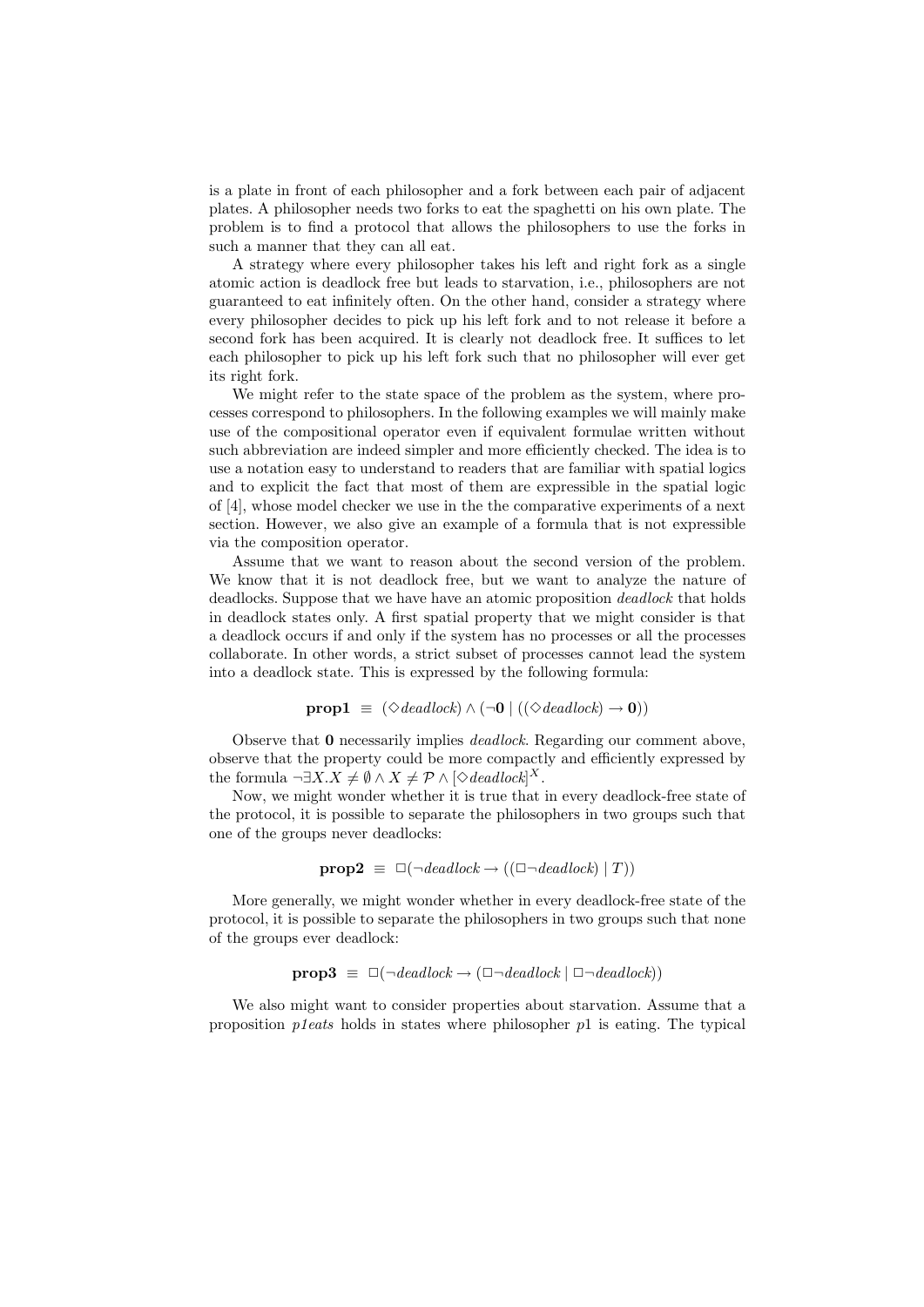starvation-free property requires each philosopher to be able to eat infinitely often. In our case we can write  $\Box \Diamond$  p1eats since by symmetry we know that it suffices to reason about one philosopher.

On the other hand, another interesting property could be whether it is possible, starting from a state in which  $p1$  is not eating, to find a group of philosophers that can lead p1 into his eating state:

$$
prop4 \equiv \Box(\neg \text{pleats} \rightarrow (\Diamond \text{pleats} \mid T))
$$

Then, we can state a property requiring that, at any state where  $p1$  is eating, we can find a group of philosophers is eating that allows  $p1$  to eat infinitely often:

$$
prop5 \equiv \Box(p\text{1eats} \rightarrow (\Box \Diamond \text{p1eats} \mid T))
$$

Finally, we might think of a property stating that a subset of processes can lead p1 into its eating state but then a set of processes can make him starve:

$$
\mathbf{prop6} \ \equiv \ \exists X. [\Diamond (p\ \textit{leads} \land \exists Y. [\neg \Box \Diamond \textit{p\ \textit{leads}}]^Y)]^X
$$

It is worth noting that this property is not expressible by using the compositional abbreviation.

As an exercise we invite the reader to reason about the validity of the stated properties. The solution is given in Section 4.

## 3 Model Checking

We face here the model checking problem for the spatial logic presented in the previous section by sketching a basic algorithm and proposing potential improvements.

#### 3.1 Basic Algorithm

The algorithm for checking spatial formulae mainly relies on Spin's capacity to check LTL formulae. Recall that the mechanism used by Spin in order to check LTL properties is the so-called automata-based model checking approach. Roughly speaking, in order to check that a system M satisfies a formula  $\phi$  a Büchi automaton  $A$  is constructed as the intersection of the Büchi automata corresponding to M and  $\neg \phi$ . Intuitively, A accepts the infinite runs accepted by both the system and the negation of  $\phi$ , i.e., it models the behaviours of the system violating property  $\phi$ .

This is done in SPIN by implementing a Büchi automaton as a special process called never claim that is executed concurrently with the system. The executability of the transitions of the never claim depends on boolean expressions on the system variables that roughly represent the atomic propositions of the corresponding formula.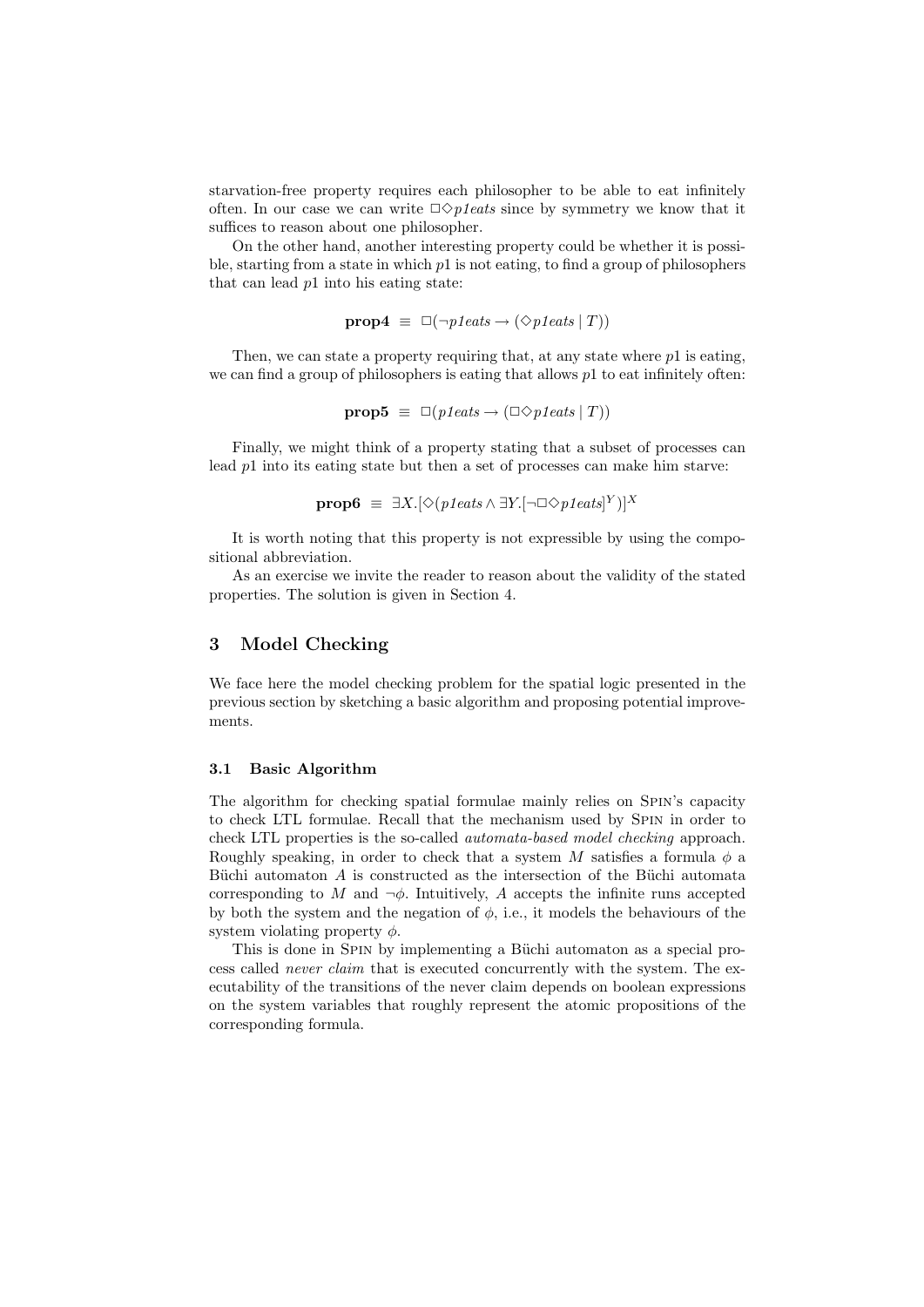Our algorithm exploits the fact that the transitions of the never claim are Promela statements which can include, for instance, calls to procedures written in C. The idea is that we convert spatial formulae into maximal LTL subformulae where spatial formulae are substituted by a call to a special verification procedure, which possibly relies on Spin again. This approach has the benefit to require minimal changes in Spin.

Thus, the first thing to do is to convert a spatial formula into a set of pure LTL formulae whose atomic propositions are related to spatial subformulae.

**Definition 7.** Let  $\phi$  be a formula. The corresponding flat formula flat( $\phi$ ) is defined by

$$
flat(\mathcal{T}) = \mathcal{T}
$$
  
\n
$$
flat(\neg \phi) = \neg flat(\phi)
$$
  
\n
$$
flat(\phi_1 \lor \phi_2) = flat(\phi_1) \lor flat(\phi_2)
$$
  
\n
$$
flat(a) = a
$$
  
\n
$$
flat(\phi_1 \cup \phi_2) = flat(\phi_1) \cup flat(\phi_2)
$$
  
\n
$$
flat(\psi_1 \subseteq \psi_2) = a_{\psi_1 \subseteq \psi_2}
$$
  
\n
$$
flat(\exists X.\phi) = a_{\exists X}.flat(\phi)
$$
  
\n
$$
flat([\phi]^X) = a_{[flat(\phi)]^X}
$$

Thus, when converting the negation of a flattened formula into the corresponding never claim, each atomic proposition  $a_{\phi}$  is actually replaced by a call to check( $P$ , $s$ , $\sigma$ , $\phi$ ). Procedure check is depicted in Figure 1. It takes four parameters as input and returns a boolean value. The first parameter is  $P$  which represents the set of processes under which the formula is restricted. The second parameter s is the system state from which the formula must be checked. The third parameter is an array  $\sigma$  of processes that ranges over variable names. It implements the environment of process variables. Finally,  $\phi$  is a flat formula.

Observe that the procedure relies on an extension of Spin which we refer to as spin. The extension is minimal and allows to restrict the execution to a subset of processes, start the verification from a given state and record the array σ.

Set expressions are trivially checked via a procedure set. Process quantification requires to consider all possible subsets  $P_1$  of  $P$ . For each such set,  $\sigma[X]$  is updated with its value and spin is called with the new value for  $\sigma$  in order to check  $\phi$ . Finally, process restriction  $[\phi_1]^X$  is checked by calling spin using the set of processes assigned to  $X$  as first parameter.

#### 3.2 Spatial equivalences

The exponential complexity introduced by the second-order process quantification can be mitigated in some cases by rewriting the formula in an appropriate manner. For instance, a formulae  $\exists X.\phi$  is trivially equivalent to  $\phi$  if X is not a free variable of  $\phi$ . As a first step towards such a simplification we introduce a set of structural axioms for spatial formulae which induces an equivalence of formulae.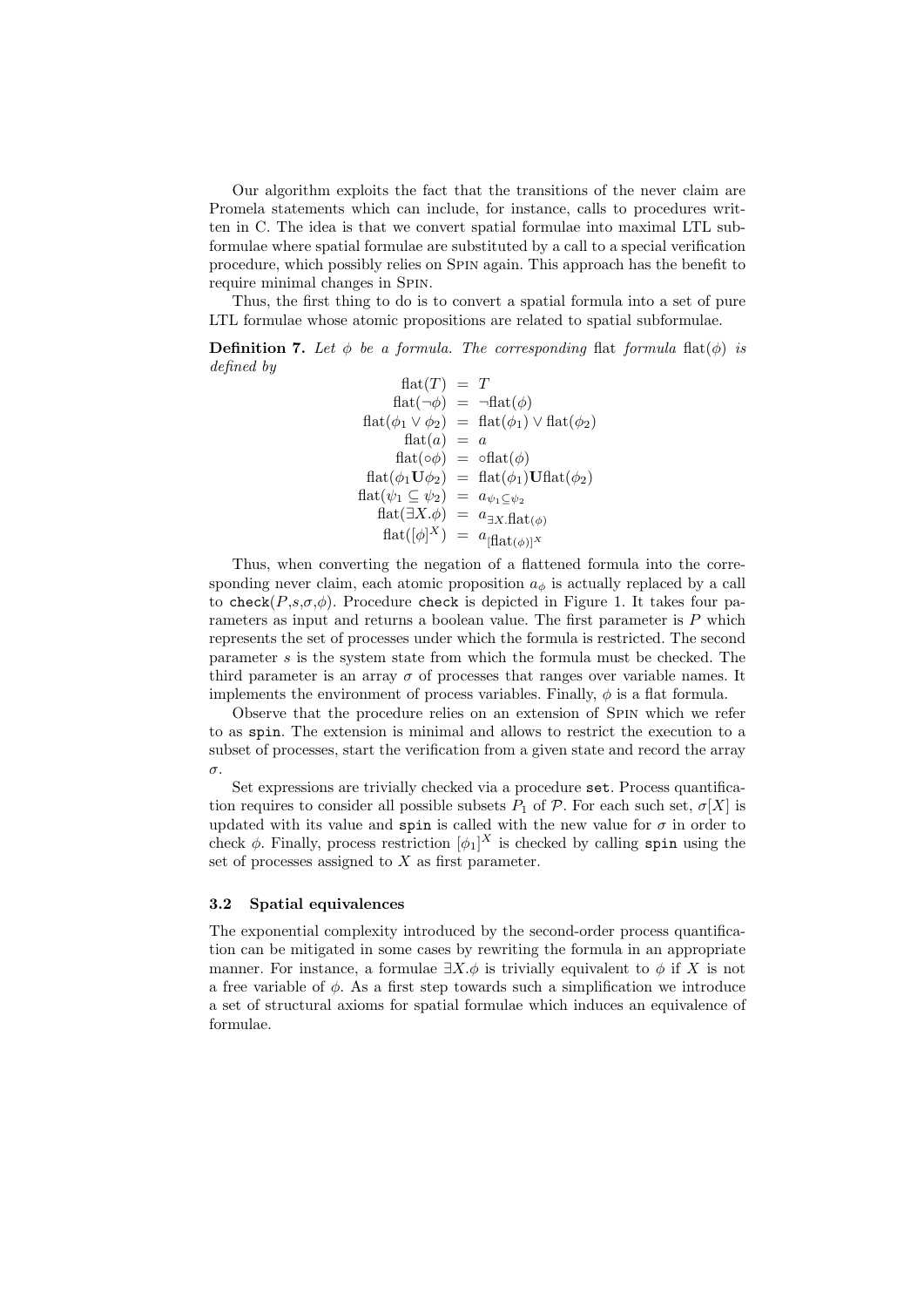```
Algorithm check(P,s,\sigma,\phi) switch \phi do
     case \psi_1 \subseteq \psi_2return \texttt{set}(\psi_1, \sigma) \subseteq \texttt{set}(\psi_2, \sigma);
     case \exists X.\phi_1foreach P_1 \in 2^{\mathcal{P}} do
                 \sigma[X] := P_1;if spin(P, s, \sigma, \phi_1) then return true;
           return false;
      \textbf{case} \ [\phi_1]^Xreturn \text{spin}(\sigma[X], s, \sigma, \phi_1);
```
Fig. 1. Procedure check for checking spatial subformulae.

Definition 8 (spatial equivalence). The spatial equivalence is the least relation  $\equiv_s$  on formulae closed under the following axioms:

$$
\exists X. T \equiv_s T
$$
  
\n
$$
\exists X. \phi_1 \lor \phi_2 \equiv_s \phi_1 \lor \exists X. \phi_2 \qquad \text{if } X \notin \text{fn}(\phi_1)
$$
  
\n
$$
\exists X. a \equiv_s a
$$
  
\n
$$
\exists X. \circ \phi \equiv_s \circ \exists X. \phi
$$
  
\n
$$
\exists X. \phi_1 \mathbf{U} \phi_2 \equiv_s (\exists X. \phi_1) \mathbf{U} \phi_2 \qquad \text{if } X \notin \text{fn}(\phi_2)
$$
  
\n
$$
\exists X. \phi_1 \mathbf{U} \phi_2 \equiv_s \phi_1 \mathbf{U} \exists X. \phi_2 \qquad \text{if } X \notin \text{fn}(\phi_2)
$$
  
\n
$$
\exists X. \psi \equiv_s \psi \qquad \text{if } X \notin \text{fn}(\phi_1)
$$
  
\n
$$
\exists X. \exists Y. \phi \equiv_s \exists Y. \exists X. \phi
$$
  
\n
$$
\exists X. [\phi]^Y \equiv_s [\exists X. \phi]^Y \qquad \text{if } X \neq Y
$$
  
\n
$$
[T]^X \equiv_s T
$$
  
\n
$$
[\neg \phi]^X \equiv_s \neg [\phi]^X
$$
  
\n
$$
[\phi_1 \lor \phi_2]^X \equiv_s \phi_1 \lor [\phi_2]^X \qquad \text{if } X \notin \text{fn}(\phi_1)
$$
  
\n
$$
[\alpha]^X \equiv_s a
$$
  
\n
$$
[\psi_1 \subseteq \psi_2]^X \equiv_s \exists Y. [\phi]^X
$$

Next, we state that the satisfaction relation is closed under spatial equivalence.

**Proposition 1.** Let  $\phi_1$ ,  $\phi_2$  be two spatial formulae and M be a transition system. If  $\phi_1 \equiv_s \phi_2$  we have  $M \models \phi_1$  whenever  $M \models \phi_2$ .

Proof (sketch). The proof is trivial: one can basically apply the reasonings usual in propositional logics. The only case that is worth mentioning regards the axiom  $\exists X. \circ \phi \equiv_s \circ \exists X. \phi$ . But this is not a problem since we assume that the set of processes  $P$  is constant.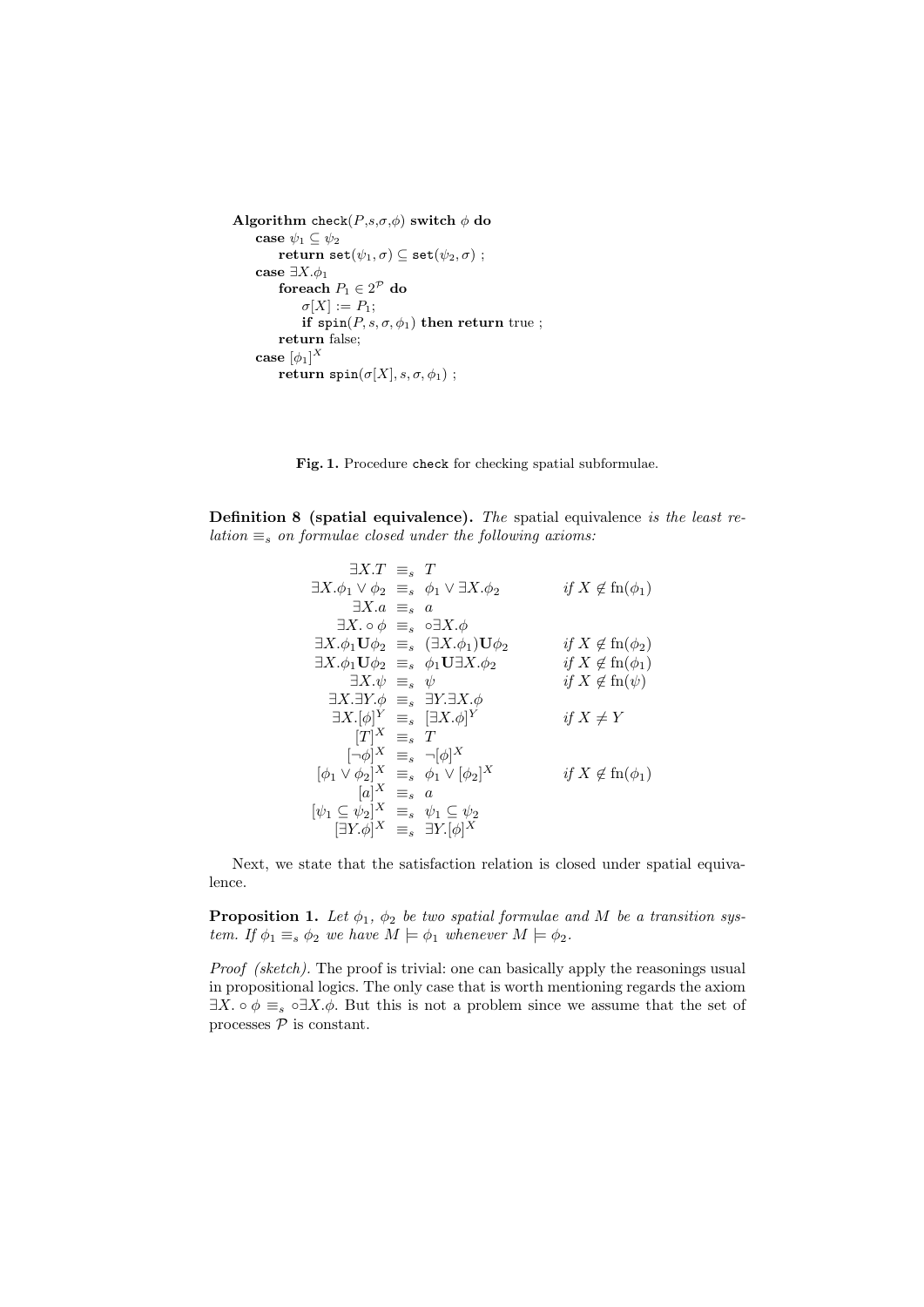In current work we are investigating heuristics for deciding, given a certain formula  $\phi_1$ , how to rewrite it into an equivalent formula  $\phi_2$  such that checking  $\phi_2$  requires significantly less efforts, possibly by introducing additional axioms for typical abbreviations. For instance, consider formula  $\Box \exists X.\Box \phi$ . Since one can show that  $\Box\Box\phi \equiv \phi$  and  $\Box\exists X.\phi \equiv \exists X.\phi$  are equivalence axioms of our logic. This leads to the equivalent formula  $\exists X.\Box\phi$  which clearly requires less verification efforts with our basic algorithm.

#### 3.3 Exploiting simulations

Checking  $\exists X.\phi$  requires in general to consider the  $2^{\mathcal{P}}$  decompositions of the system. However, in some cases such a formula can be checked more efficiently. Consider for instance formula 1 expressing that there is just one process in the system, which can be checked in constant time, or formulae of the form  $(1 \wedge \phi) | \psi$ stating that there is a decomposition of the system where one part consists of a single process satisfying  $\phi$  and the rest satisfies  $\psi$ , which requires considering a linear number of decompositions, only. Another typical example is the formula  $\forall^{1} X. [\phi]^{X}$  or, equivalently, false  $||(1 \rightarrow \phi)$  expressing that the system restricted under any set single processes satisfies  $\phi$ .

A simple way to tackle the problem in specific cases is to explicitly include such abbreviations in the logic and implement ad-hoc procedures for them. However, it is worth studying procedures for the general case. For instance, one can try to exploit the fact that a system approximates the behaviour of its subsystems. We first define a well-known notion of approximation.

**Definition 9 (simulation).** Given two transition systems  $M_1 = \langle s_1^0, S_1, \rightarrow^1 \rangle$  $\langle L_1, AP_1, \mathcal{P}_1 \rangle$ ,  $M_2 = \langle s_2^0, S_2, \rightarrow^2, L_2, AP_2, \mathcal{P}_2 \rangle$ , a relation  $R \subseteq S_1 \times S_2$  is a simulation relation whenever  $s_1Rs_2$  implies:

 $-L(s_1) = L(s_2);$ − for every transition  $s_1 \rightarrow^1 s'_1$  there is a transition  $s_2 \rightarrow^2 s'_2$  such that  $s_2 R s'_2$ .

If there is a simulation relation R such that  $s_1Rs_2$  we say that  $M_2$  at  $s_1$ simulates  $M_1$  at  $s_2$ , written  $M_1, s_1 \leq M_2, s_2$ . If  $s_1, s_2$  are  $s_1^0, s_2^0$  we just say that  $M_2$  simulates  $M_1$ , written  $M_1 \preceq M_2$ .

We next observe that  $M_P$  simulates  $M_Q$  when  $Q \subseteq P$ .

**Proposition 2** (subsystems simulate). Let M be a transition system and P, Q be two sets of processes such that  $Q \subseteq P \subseteq \mathcal{P}$  then, for any  $s \in S$ :

$$
M_Q, s \preceq M_P, s.
$$

*Proof (sketch)*. The identity relation  $id = \{(s, s) | s \in S\}$  is clearly a simulation relation since  $L(s) = L(s)$  and  $\rightarrow_Q \subseteq \rightarrow_P$ .

Observe, however, that given two sets  $Q, P$  such that  $Q \subseteq P$  the runs of  $M_Q$ are not necessarily contained in the those of  $M_P$  because some runs of  $M_Q$  can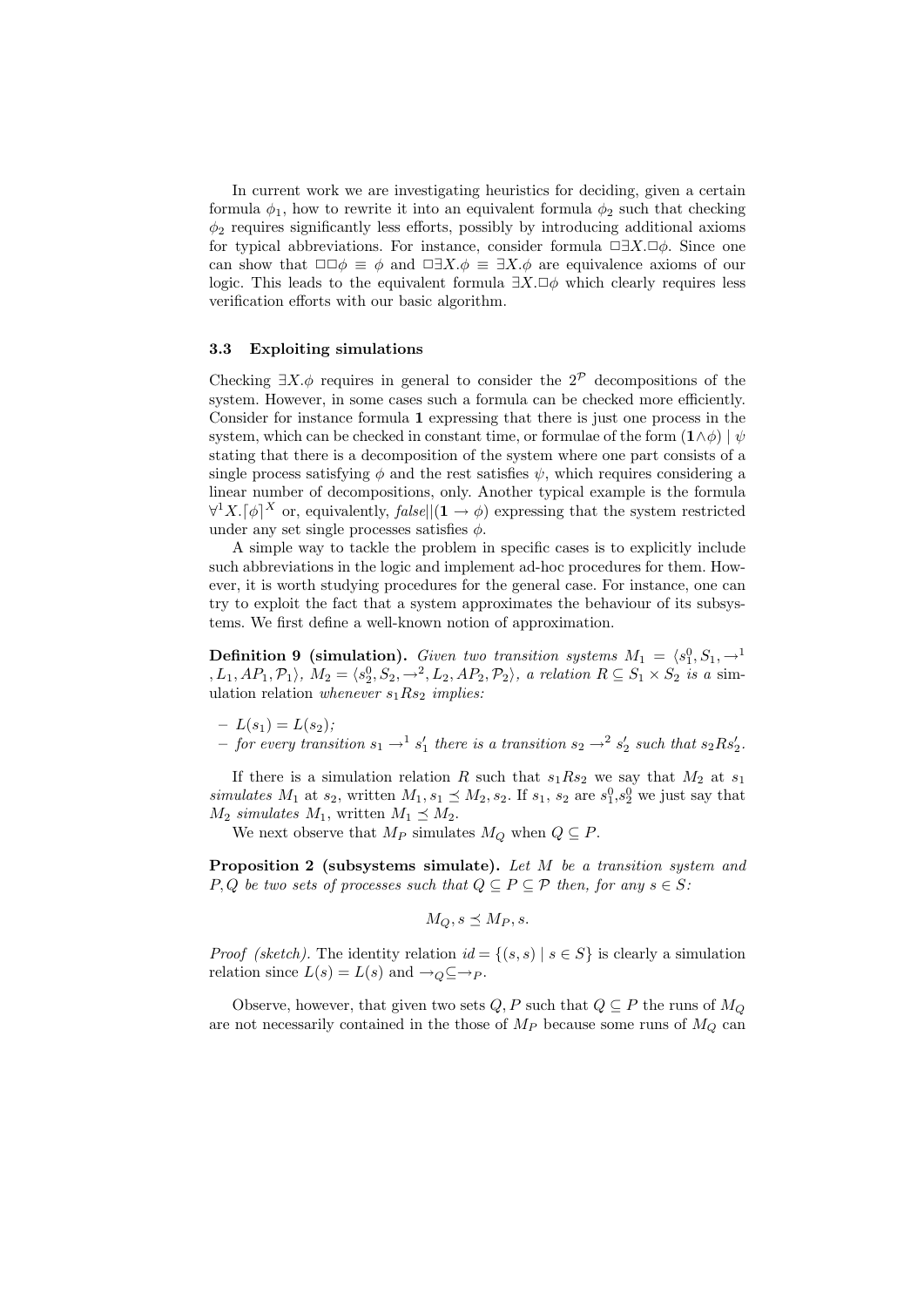result in deadlocks that are not present in  $M_P$ . This happens precisely for runs of  $M_P$  which contain transitions in  $\rightarrow_Q$  that depend on transitions in  $\rightarrow_{P \setminus Q}$ .

The contrary happens in situations where the processes in  $P \setminus Q$  cannot progress and processes in Q cannot lead the system into a state where they can finally progress. This is a very realistic case that can arise if processes in  $P \subset Q$ do not communicate with processes in  $Q$ . Thus, if we want  $M_P$  to preserve the properties of  $M_Q$  we need to require deadlocks in  $M_Q$  to be preserved in  $M_P$ .

**Proposition 3 (run containment).** Let  $M$  be a transition system and  $P, Q$ be two sets of processes such that i)  $Q \subseteq P \subseteq \mathcal{P}$  and ii) a reachable state in  $M_Q$ is a deadlock state whenever it is a deadlock state in  $M_P$ . Then we have

$$
\rho(M_Q, s) \subseteq \rho(M_P, s).
$$

*Proof (sketch)*. By definition,  $\rho(M_Q, s)$  are the runs of M starting at  $s_0$  restricted to transitions in  $Q$ . If a such a run  $r_Q$  results to be equal to r it means that it does not have transitions belonging to processes outside Q. Therefore, it neither has transitions belonging to processes outside P and thus  $r_P = r$ . Consider now that  $r_Q \neq r$ . This happens if there is a transition in r that does not belong to a processes in  $Q$ . The run deadlocks at a state  $s_i$ . But, because we assume that deadlocks are preserved in  $M_P$ , we know that  $s_i$  is a deadlock state in  $M_P$  too, thus  $r_P = r_Q$ .

If  $Q \subseteq P \subseteq \mathcal{P}$  and  $\rho(M_Q, s) \subseteq \rho(M_P, s)$  we say that P is a fair superset of Q at state s. We now identify fragments of the spatial logic that are preserved by fair supersets of processes. The class of preserved formulae is characterized by a type system, which may assign to a formula  $\phi$  the type " $\rightarrow$ ", meaning that  $\phi$  is preserved by fair supersets or the type "←", meaning that  $\phi$  is reflected by fairs supersets.

Definition 10 (preserved formulae). The typing rules are given by

```
T, a :\leftrightarrow\neg \phi : d^{-1} if \phi : d\phi_1 \vee \phi_2 : d \quad \textit{if } \phi_1 : d \textit{ and } \phi_2 : d\circ \phi : d \quad \textit{if } \phi : d\phi_1 \mathbf{U} \phi_2 : d \quad \textit{if } \phi_1 : d \textit{ and } \phi_2 : d\psi_1 \subseteq \psi_2 : \rightarrow if \psi_1 \subseteq \psi_2 antimonotonic
\psi_1 \subseteq \psi_2 : \leftarrow \quad \text{if } \psi_1 \subseteq \psi_2 \text{ monotonic}\exists X.\phi:d \quad \textit{if} \; \phi:d[\phi]^X : d \quad \textit{if} \; \phi : d
```
where it is intended that  $\rightarrow^{-1}=\leftarrow$  and  $\leftarrow^{-1}=\rightarrow$ . Moreover  $\phi:\leftrightarrow$  is a shortcut for  $\phi : \rightarrow$  and  $\phi : \leftarrow$ , while  $\phi_1, \phi_2 : d$  stands for  $\phi_1 : d$  and  $\phi_2 : d$ .

In the definition above  $\psi_1 \subseteq \psi_2$  antimonotonic means that for any pairs of mappings  $\sigma_1, \sigma_2$  that ensure that for any variable  $X \in V$  it holds  $\sigma_1(X) \subseteq \sigma_2(X)$ we have that  $[\![\psi_1 \subseteq \psi_2]\!]_{\sigma_2}$  implies  $[\![\psi_1 \subseteq \psi_2]\!]_{\sigma_1}$ . Monotonicity of process set inclusions is defined similarly.

We now state that preserved formulae are indeed preserved by fair supersets.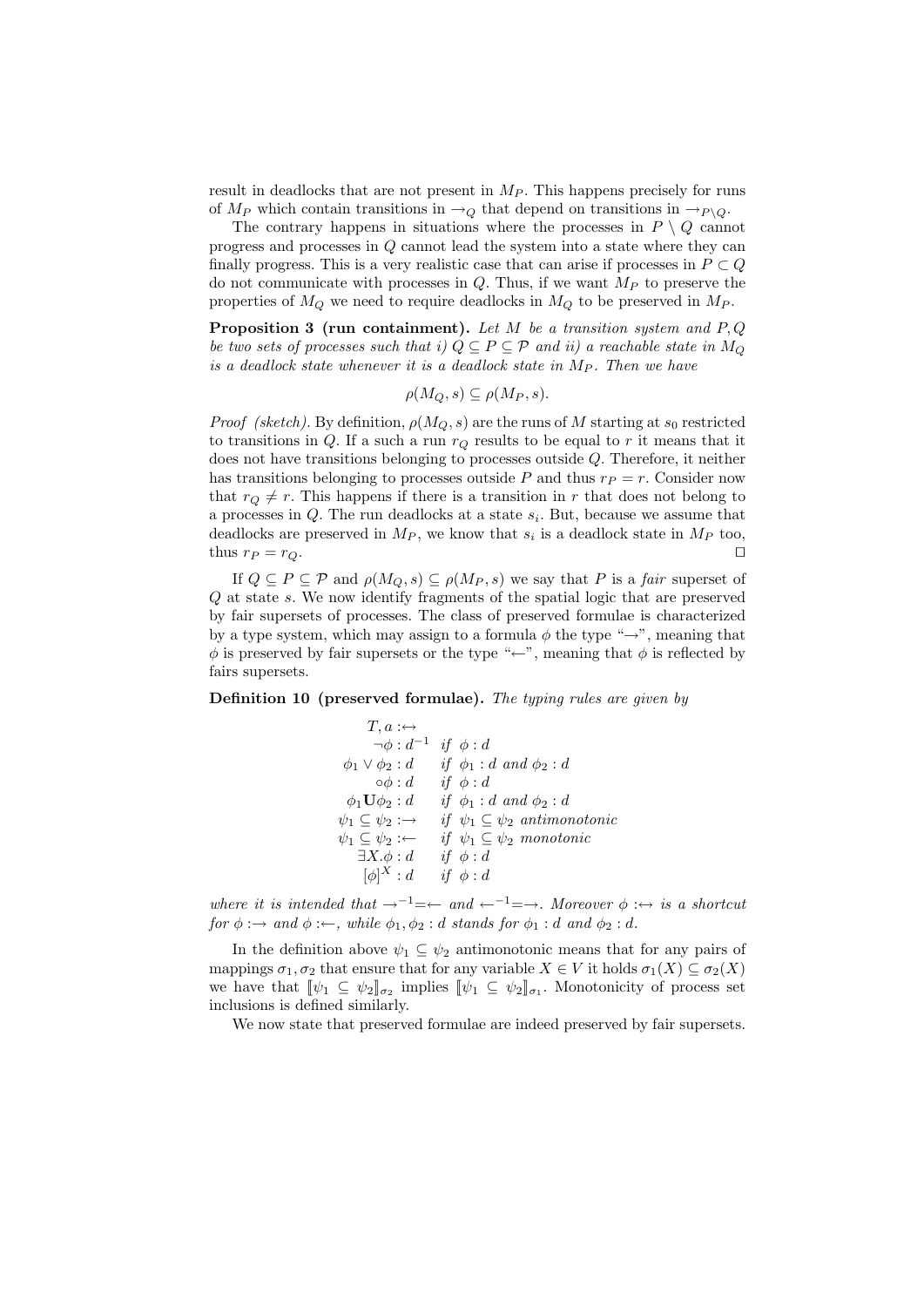**Proposition 4 (preservation).** Let M be a transition system and  $P, Q$  be two sets of states such that P is a fair superset of Q, and let  $\phi$  be a preserved formula. Then for any  $s \in S$ ,  $X \in V$  we have

$$
M, s \models_{\sigma[^{P}/X]} \phi \Rightarrow M, s \models_{\sigma[^{Q}/X]} \phi.
$$

Proof (sketch). Note that we have proof that the satisfaction relation is antimonotonic with respect to any variable  $X$  but this clear from the definition of preserved formulae. Regarding the temporal connectives observer that we have  $\rho(M_Q, s) \subseteq \rho(M_P, s).$ 

Proposition 4 gives an intuition on how to improve the check of spatial operators. If, for instance, we have to check whether a system M satisfies formula  $\exists X.\phi$  with  $\phi$  being a preserved formula and we find out that  $M, s \models_{\sigma[P/X]} \phi$ we know that  $M, s \models_{\sigma[Q/x]} \phi$  for any  $Q \subseteq P$  for which P is a fair superset. Determining the subsets of  $P$  for which  $P$  is a fair superset can be based on a static analysis or done during the exploration of  $M_P$ . This suggest the improved version of the check procedure depicted in Figure 2.

```
Algorithm check(P, s, \sigma, \phi) switch \phi do
     case \psi_1 \subset \psi_2return set(\psi_1, \sigma) \subseteq \mathtt{set}(\psi_2, \sigma);
     case \exists X.\phi_1foreach P_1 \in 2^{\mathcal{P}} do
               \texttt{valid}[P_1] := \textit{false};
           foreach P_1 \in 2^{\mathcal{P}} do
               \sigma[X] := P_1;if valid[P_1] then return true;
               if \text{spin}(P, s, \sigma, \phi_1) then
                     if preserved(\phi) then
                           foreach P_2 \in 2^{P_1} such that fair(P_1, P_2) do
                               valid[P_2] := true;
                     return true;
          return false;
     \textbf{case} \ [\phi_1]^Xreturn spin(\sigma[X], s, \sigma, \phi_1);
```
Fig. 2. Procedure check for checking preserved spatial subformulae exploiting supersets.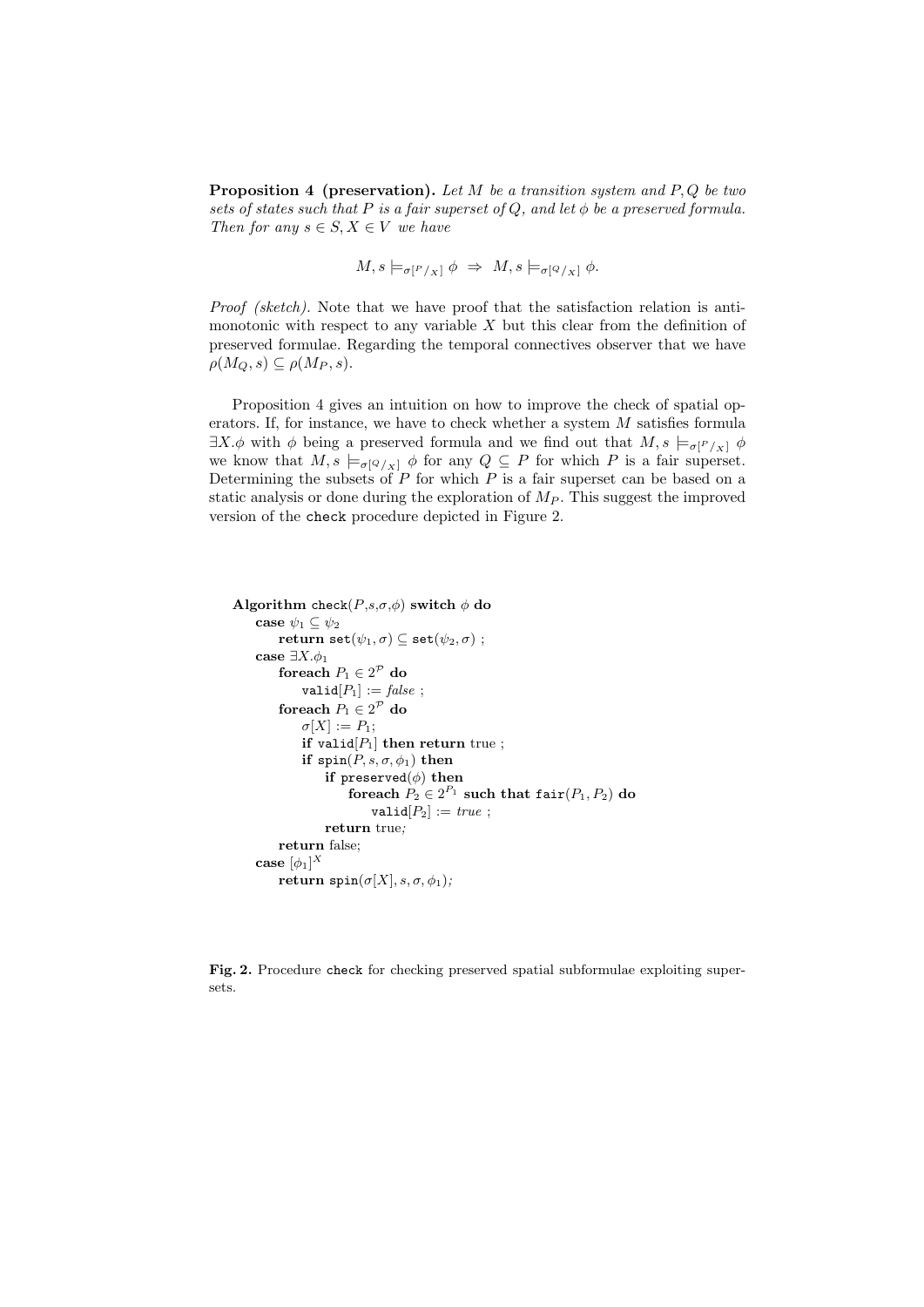## 4 Experiments.

We confronted a first implementation of the basic algorithm as an extension of the Spin model checker with SMLC [13] a spatial model checker that implements the approach described in [4] for checking spatial properties of  $\pi$ -calculus specifications. The goal of the experiments is to have a first impression of the efficiency of our basic algorithm by comparing it with the only spatial model checker we are aware of.

Before presenting the results we reveal the solution for the validity of the properties described in section 2.4. Recall that we consider a deadlock solution to Dijkstra's dining philosophers problem consisting in a protocol for the philosophers such that they first try to catch the left fork and then the right one. A philosopher that manages to get both forks stays in its eating state until it decides to release both forks at the same time. Properties prop1, prop2, prop5 and p6 hold while prop3 and prop4 do not hold.

Table 1 depicts the results. The second and third columns respectively correspond to the results of the spatial version of SPIN and the SMLC model checker. Each row presents the respective running time (in seconds) achieved when checking the properties described in section 2.4 in Promela and  $\pi$ -calculus models of the deadlock solution to Dijkstra's dining philosophers problem. For each property we have tested instances of the problem with increasing number  $n$  of philosophers. We restrict the results to two instances per problem with a limit 10 philosophers and a time limit of 30 minutes.

| Problem                  | Spatial SPIN SLMC |             |  |  |
|--------------------------|-------------------|-------------|--|--|
| prop1, $n=9$             | 0.56              | 3.60        |  |  |
| prop1, $n = 10$          | 1.19              | 16.11       |  |  |
| prop2, $n=5$             | 5.08              | 0.45        |  |  |
| prop2, $n=6$             | 21.58             | 1.71        |  |  |
| prop3, $n=8$             | 0.13              | 32.41       |  |  |
| prop3, $n=9$             |                   | 0.32 240.87 |  |  |
| prop4, $n=3$             | 0.04              | 0.14        |  |  |
| prop4, $n=4$             | 0.10              | o.t.        |  |  |
| prop5, $n=5$             | 26.30             | 0.26        |  |  |
| prop5, $n=6$             | 740.37            | 1.08        |  |  |
| m 11 1 m<br>$\mathbf{1}$ |                   |             |  |  |

Table 1. Experimental results

We are currently investigating the reasons why the performance of both model checkers drastically differ depending on the property checked. However, the fact that Spin offers a better performance in some cases is encouraging because our current implementation is limited to the basic algorithm. Additional experiments show that Spin is much more efficient for exhaustive exploration of the model as well as for deadlock detection.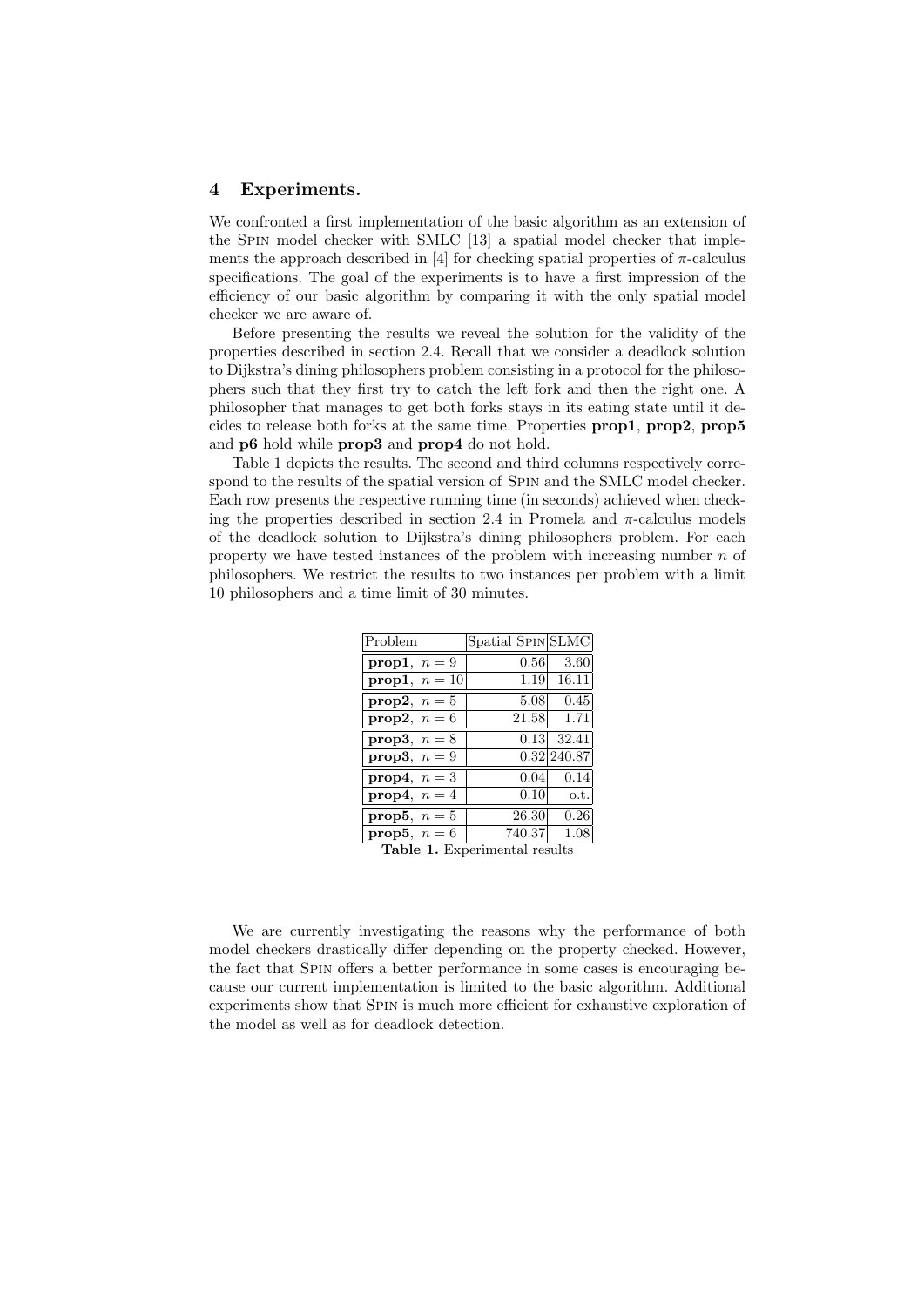## 5 Conclusion

We have proposed a spatial logic for the Spin model checker. The logic basically extends LTL with spatial connectors to quantify over the set of component processes and restrict a formula under a set of processes.

We have sketched a basic implementation that requires minimal changes in the implementation of Spin. Next, we have discussed possible ways to reduce the complexity introduced by the second order process quantifier. First, we defined a set of structural axioms under which the satisfaction of spatial formula is closed. Then, we identified a fragment of the logic that is preserved by some subsystems, such that if we find out that such a formula holds for the system restricted to the set of processes P we can neglect checking  $\phi$  for some subsets of P.

Last, we presented a set of comparative experiments with the spatial model checker SLMC [13] which show that our basic algorithm offers a better performance in some cases. This encourages us to further study heuristics for an efficient verification of our logic.

In current work we are implementing our whole approach, investigating ways to rewrite formulae into equivalent ones that are more easy to check, and studying tradeoffs between the relaxation of the notion of fair supersets and the reduction of preserved fragments in order to achieve good performance. A good starting point could be to exploit classical results of compositional reasoning [1].

We plan to analyze the application of state space reduction techniques in our approach, with a special focus in those techniques implemented in Spin and in extensions of it. For instance, when the focus is on bug finding, the directed model checking approach [11] can be used to accelerate the search for errors and possibly provide shorter counterexamples. We shall study heuristics to decide the order in which to consider the assignment of subsets to a variable such that errors are found faster.

# References

- 1. S. Berezin, S. Campos, and E. M. Clarke. Compositional reasoning in model checking. In COMPOS'97: Revised Lectures from the International Symposium on Compositionality: The Significant Difference, pages 81–102, London, UK, 1998. Springer-Verlag.
- 2. L. Caires and L. Cardelli. A spatial logic for concurrency (part II). In Proceedings of the 13th International Conference on Concurrency Theory, pages 209–225. Springer-Verlag, 2002.
- 3. L. Caires and L. Cardelli. A spatial logic for concurrency (part I). Inf. Comput., 186(2):194–235, 2003.
- 4. L. Caires and L. Cardelli. Behavioral and spatial observations in a logic for the π-calculus. In FOSSACS'2004, volume 2987 of Lecture Notes in Computer Science, pages 72–87. Springer, 2004.
- 5. L. Cardelli, P. Gardner, and G. Ghelli. A spatial logic for querying graphs. In P. Widmayer and F. Trigueiro Ruiz et alii, editors, Automata, Languages and Programming, volume 2380 of Lect. Notes in Comp. Sci., pages 597–610. Springer, 2002.